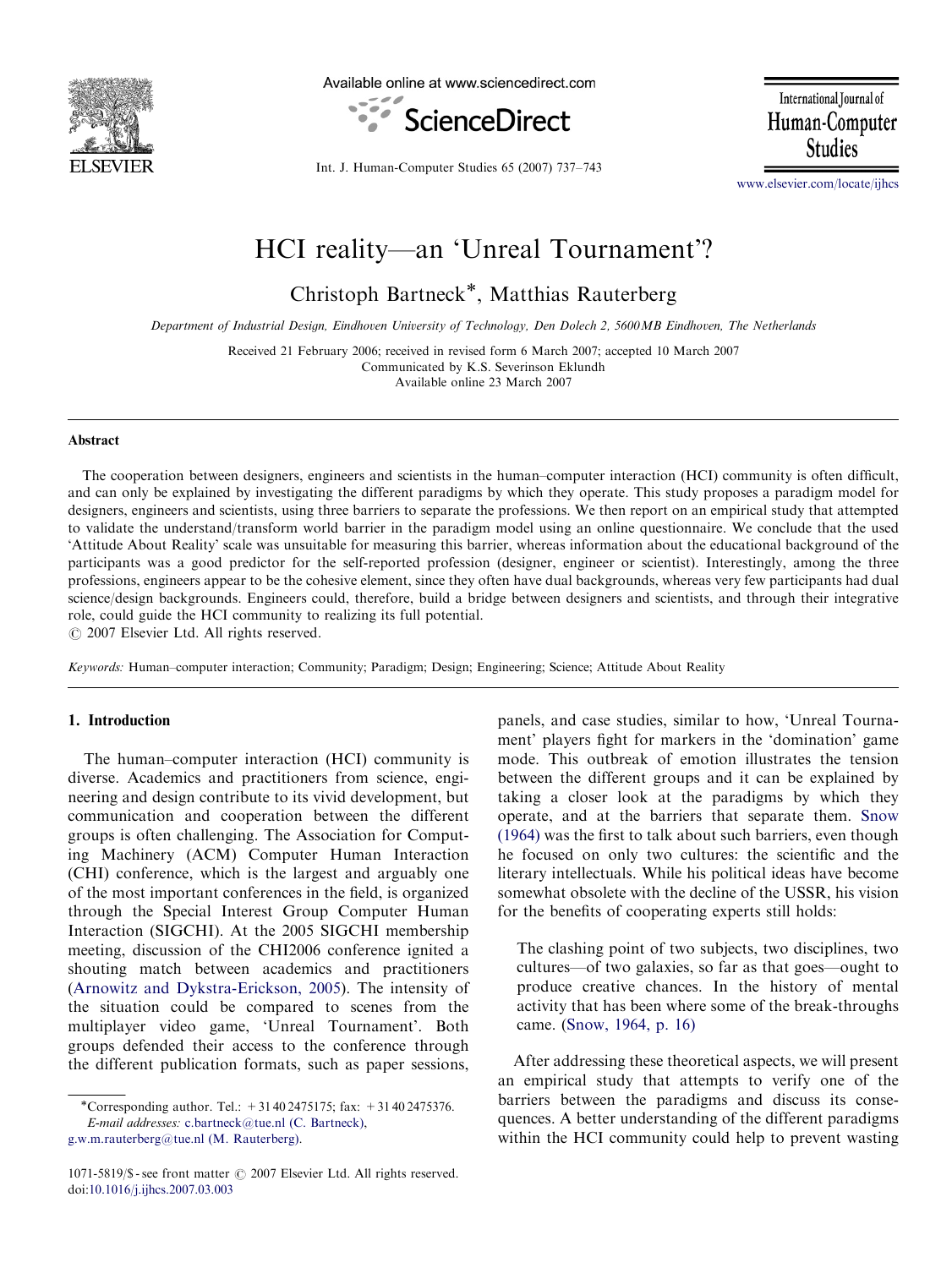<span id="page-1-0"></span>any additional time and energy on shouting matches, and could lead to a mutual beneficial cooperation.

'Paradigm' is defined in the Kuhnian sense as a disciplinary matrix that is composed of those (a) shared beliefs, (b) values, (c) models, and (d) exemplars that guide a community of theorists and practitioners ([Kuhn, 1970\)](#page-6-0). We propose three barriers that can be used to distinguish the paradigms of the three different disciplines (see Fig. 1): designers {D}, engineers {E} and scientists (in particular social scientists),  $\{S\}$ :

- (1) knowledge representation (explicit {S, E} versus implicit  $\{D\}$ ;
- (2) view on reality (understanding {S} versus transforming reality  $\{D, E\}$ ; and
- (3) main focus (technology  $\{E\}$  versus human  $\{D, S\}$ ).

*Barrier* 1: Engineers  $\{E\}$  and scientists  $\{S\}$  make their results explicit by publishing in journals, books and conference proceedings, or by acquiring patents. Their body of knowledge is externalized and described outside of the individual engineer or scientist. These two communities revise their published results through discussion and control tests among peers. On the other hand, designers'{D} results are mainly represented by their concrete designs. The design knowledge necessary to create these designs lies within the individual designer, mainly as implicit knowledge, often referred to as *intuition* (see [Dorfman et al., 1996\)](#page-6-0). To make better designs, the designer has to become more experienced. After gaining considerable experience and intuition, designers tend to reflect (Schön, 1991) and publish their views on design [\(Dorst,](#page-6-0) [2003\)](#page-6-0). Even so, the foundation of these reflections lies within the individual designer's experiences of reality.

*Barrier* 2: Engineers  $\{E\}$  and designers  $\{D\}$  transform the world into preferred situations ([Simon, 1996; Vincenti,](#page-6-0) [1990\)](#page-6-0), while scientists {S} mainly attempt to understand

Scientists Engineers Designers transform world understand world explicit knowledge implicit knowledge technology human (3) (1) (2)

Fig. 1. Theoretically hypothesized paradigm model of designers, engineers and scientists with the three main barriers distinguishing them.

the world through the pursuit of knowledge covering general truths or the operation of general laws (definition taken from Encyclopaedia Britannica). This difference between  $\{E, D\}$  and  $\{S\}$  is of particular interest to our investigation since a preferred state could also be the state of knowing and since understanding also requires the use of synthesis. The following model illustrates the relationship between 'abstracting' from reality (for understanding) and 'concretization' (for transforming reality; see Fig. 2).

*Barrier* 3: Scientists  $\{S\}$  and designers  $\{D\}$  are predominantly interested in humans in their role as possible users. Designers are interested in human values, which they transform into requirements and eventually solutions. Scientists in the HCI community are typically associated with the social or cognitive sciences. They are interested in the users' abilities and behaviors such as perception, cognition and action. Engineers {E} are mainly interested in technology, which includes software for interactive systems. They investigate the structure and operational principles of these technical systems to solve certain problems.

Given a reality at time  $t_1$ , science in the positivistic paradigm observes and analyzes particular phenomena in this reality, makes proper abstractions, and tries to predict similar phenomena for reality at time  $t_2$ . To preserve a stable reality [reality  $(t_1)$  = reality  $(t_2)$ ], science in the positivistic paradigm has to operate under the essential assumption that model and theory are not a part of reality [(model, theory)  $\notin$  {reality}]. The theory ('res cogitans') itself is clearly separated from and does not influence the described phenomena ('res extensa'; see [Descartes, 1644](#page-6-0) and more recently [Dreyfus, 1979, Chapter 7,](#page-6-0) and [Black](#page-6-0)[more, 1999, Chapter 17\)](#page-6-0).

For example, the theory of gravity explains and predicts certain phenomena, such as falling apples, but it neither influences nor changes the phenomenon of 'gravity'. In this sense, models and theories of science in our modern positivistic paradigm are not part of the investigated and described reality; but they are apart from this reality. For this concept of reality we will use the lowercase style. We will use the term REALITY in the uppercase style for the



Fig. 2. Progress model (adapted from [Rauterberg, 2006\)](#page-6-0). Scientists create models and theories of reality through abstraction with the aim of predicting reality. Designers and engineers concretize the abstract models and theories into artifacts that improve reality.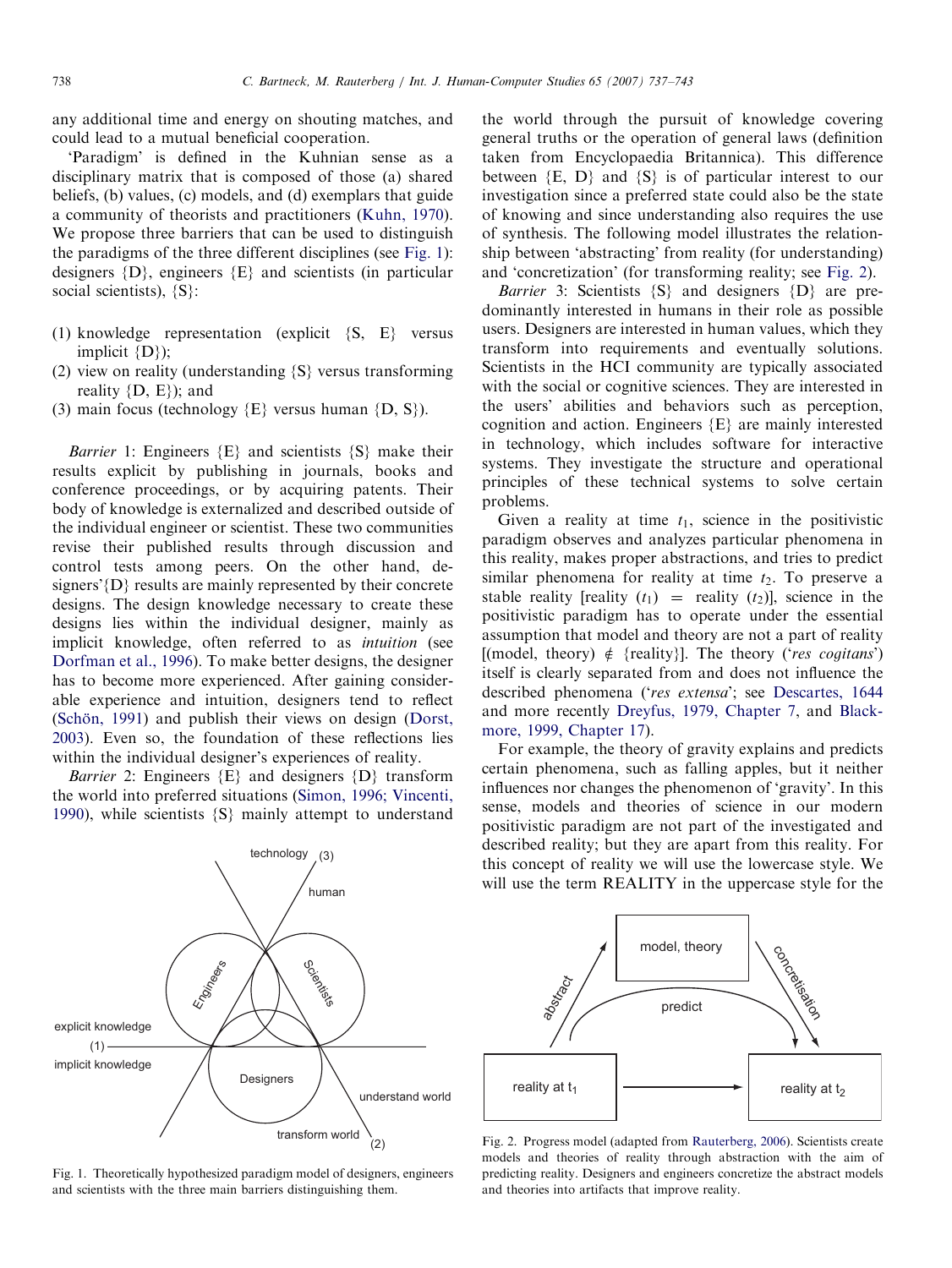broader meaning of the term as the union of model, theory and reality. The underlying mechanism to guarantee the fulfillment of the assumption [reality  $(t_1)$  = reality  $(t_2)$ ] is reductionism via abstraction. Any differences in empirical measurements and observations between  $t_1$  and  $t_2$  such as noise, are interpreted as just accidental factors, which do not contradict the theory and/or the underlying principle. Armed only with knowledge based on theories developed under the positivistic paradigm, the design of a concrete artifact is impossible, because the knowledge in these theories is purified from the concrete and changing contextual factors between reality at  $t_1$  and at  $t_2$ . This lack of specific knowledge for any concretization, such as craft skills provided via experiences and intuition, gives design and engineering disciplines their right to exist. [Dreyfus and](#page-6-0) [Dreyfus \(1992\)](#page-6-0) and [Dreyfus et al. \(1986\),](#page-6-0) stimulated a very important discussion about the importance and boundaries of and necessity for intuitive expertise, complementary to artificial expert systems which just follow explicitly given rules.

Therefore, activities governed by a constructivistic paradigm claim to influence the reality and to change this reality via the developed artifacts [reality  $(t_1) \neq$  reality  $(t_2)$ ], and in fact they do! The design and engineering disciplines develop knowledge to make concretization possible. This knowledge realized in the form of models and artifacts can be interpreted as part of the REALITY, and not apart from it [(model, artifact)  $\in$  {reality}]. But how can design and engineering disciplines guarantee a stable reality? If models and artifacts are seen as part of this REALITY, such as a subset of this REALITY under consideration, then any action, which changes this subset, changes the whole REALITY set as well. So, constructive disciplines such as design and engineering cannot guarantee a stable reality, and indeed they do not want to [\(Klemm, 1964](#page-6-0)).

Scientists, with their logical positivistic paradigm on the one side, and engineers and designers with their constructivistic paradigm on the other side, appear to have different attitudes toward REALITY. Our study attempted to find empirical proof of this difference. We hypothesized that the Attitude About Reality (AAR) scale [\(Unger et al., 1986](#page-6-0)) might be useful for measuring this difference. This bi-polar scale ranges from 'logical positivism' on the one side to 'social constructivism' on the other side. [Unger et al. \(1986\)](#page-6-0) defines logical positivism as follows:

Reality is relatively fixed and objectively accessible. Logical positivism also states that meaning is operationally defined and therefore replicable across social contexts, and that reality will be increasingly uncovered by the use of more and more refined measurement techniques.

Social constructivism is defined by [Unger et al. \(1986\)](#page-6-0) as follows:

Meaning is defined by our linguistic and conceptual categories; these categories are the product of socialconsensus process that is neither predictable nor progressive in nature. This view 'invites one to challenge the objective basis of conventional knowledge' ([Gergen,](#page-6-0) [1985](#page-6-0)) and to focus instead upon processes of negotiated understanding as the critical events through which to analyze reality, as we know it. The degree to which a particular form of understanding prevails or is sustained across time is not seen as fundamentally dependent upon its empirical validity.

If scientists operate under the logical positivistic paradigm, then they should score higher on the AAR scale compared to designers and engineers that work under the constructivistic paradigm. Our main research question is whether the different paradigms of designers, engineers and scientists do indeed lead to different views on reality as measured through the AAR scale.

#### 2. Method

We conducted a study in which the participant's selfreported profession, their educational background and the AAR score was recorded. The data were gathered through an online questionnaire. Invitations to participate in the study were posted on several HCI mailing lists, including the ACM's CHI-Announcements list, British HCI Group's BCS-HCI news list and the German GI-Fachgruppe Software-Ergonomie SW-Ergo list. While online surveys have some methodological difficulties [\(Kaye and Johnson,](#page-6-0) [1999](#page-6-0)), such as the submission of duplicates, it still offers the broadest access to a given community. Our study focuses on the HCI community and not on the general public. Therefore sampling problems apply only to a lesser degree. It can be assumed that most HCI community members have access to a computer and the Internet. We checked the submission dates and times in combination with the IP addresses of the computer from which the survey was completed, to prevent duplicate submissions.

#### 2.1. Measurements

First, the participants were asked to declare in what academic fields they had a bachelor's, master's or doctoral degree. The participants could select multiple answers, even within the different educational levels. They could also decide not to give an answer for a certain educational level. If, for example, the participant did not have a Ph.D. degree then they would not check any of the offered choices for the Ph.D. degree.

Given the diversity of educational programs it appeared to be unwise to include an open question for the academic fields. The option 'Other' was included to identify participants that diverged from the given set of academic fields.

The scores on the educational background were transformed in the following manner. We categorized each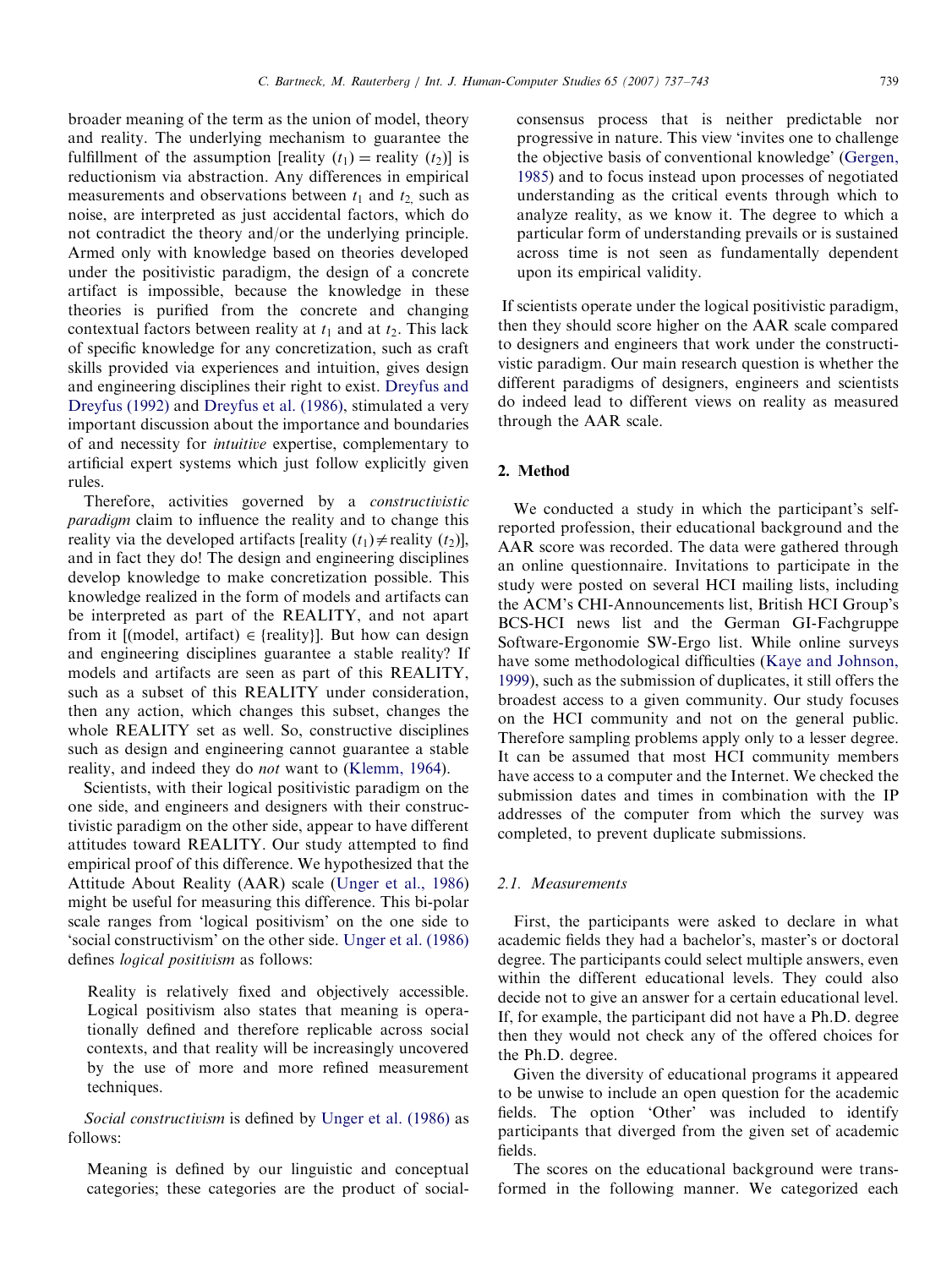education field as either design, engineering or science according to the following schema:

Design: Architecture, Fashion Design, Industrial Design (Product, Packaging, etc.), Visual Design (Graphic, Interaction, Information, etc).

Engineering: Bioengineering/Biomedical Engineering, Civil Engineering, Electrical Engineering, Environmental Engineering, Material Science and Engineering, Mechanical Engineering, Software Engineering.

Science: Biology, Chemistry, Computer Sciences, Geology, History, Mathematics, Medicine, Philosophy, Physics, Psychology, and Sociology.

The schema might have a certain ambiguity. For example, it can be argued if Mathematics is really a science [\(Jaffe, 1997\)](#page-6-0). Furthermore, its relationship to Computer Science and Software Engineering is not completely clear. However, it appears to have been generally categorized as a science by encyclopedias such as 'Encyclopedia Britannica'.

Afterwards, the questionnaire inquired how participants would categorize their main profession as it is now: designer, engineer or scientist. This self-reported categorization was a forced choice selection question and they were not allowed to make multiple choices. Finally, the participants had to fill in the AAR questionnaire ([Unger](#page-6-0) [et al., 1986\)](#page-6-0) which consisted of 40 questions. Each question had to be answered using a sevenpoint Likert scale (see Fig. 3). The answers of all inverse items were transformed

| AA                                                                                                                                                                                                                                                                                                                                                                                                                                                                                                                                                                                                                                                                                                                    | opensurveypilot - Version 1.2                                                         |  |  |  |  |
|-----------------------------------------------------------------------------------------------------------------------------------------------------------------------------------------------------------------------------------------------------------------------------------------------------------------------------------------------------------------------------------------------------------------------------------------------------------------------------------------------------------------------------------------------------------------------------------------------------------------------------------------------------------------------------------------------------------------------|---------------------------------------------------------------------------------------|--|--|--|--|
| The following 20 items represent statements about the way the world works. You will<br>probably find that you agree with some of the statements, and disagree with others, to<br>varying extents. Please indicate your reaction to each of the statements by placing a<br>number next to each statement according to the following scale:<br>1 if you strongly disagree with the statement<br>2 if you moderately disagree with the statement<br>3 if you slightly disagree with the statement<br>4 if you feel exactly neutral about a statement<br>5 if you slightly agree with the statement<br>6 if you moderately agree with the statement<br>7 if you strongly agree with the statement<br>This is page 1 of 2. |                                                                                       |  |  |  |  |
|                                                                                                                                                                                                                                                                                                                                                                                                                                                                                                                                                                                                                                                                                                                       |                                                                                       |  |  |  |  |
| Who has power is a central issue in understanding<br>how society works. '                                                                                                                                                                                                                                                                                                                                                                                                                                                                                                                                                                                                                                             | 01020304050607                                                                        |  |  |  |  |
| It is maladaptive to refuse to conform to the demands<br>of others.                                                                                                                                                                                                                                                                                                                                                                                                                                                                                                                                                                                                                                                   | $\bigoplus 1 \bigoplus 2 \bigoplus 3 \bigoplus 4 \bigoplus 5 \bigoplus 6 \bigoplus 7$ |  |  |  |  |
| Science has underestimated the extent to which genes<br>affect human behavior.                                                                                                                                                                                                                                                                                                                                                                                                                                                                                                                                                                                                                                        | 0.1020304050607                                                                       |  |  |  |  |
| Some nonconformity is necessary for social change to<br>occur. *                                                                                                                                                                                                                                                                                                                                                                                                                                                                                                                                                                                                                                                      | $\bigcap 1 \bigcap 2 \bigcap 3 \bigcap 4 \bigcap 5 \bigcap 6 \bigcap 7$               |  |  |  |  |
| The way scientists choose to investigate problems is<br>influenced by the values of their society.                                                                                                                                                                                                                                                                                                                                                                                                                                                                                                                                                                                                                    | $\bigcap$ 1 $\bigcap$ 2 $\bigcap$ 3 $\bigcap$ 4 $\bigcap$ 5 $\bigcap$ 6 $\bigcap$ 7   |  |  |  |  |
| If one works hard at solving a problem, one can<br>usually find the answer.                                                                                                                                                                                                                                                                                                                                                                                                                                                                                                                                                                                                                                           | 0102030405067                                                                         |  |  |  |  |
|                                                                                                                                                                                                                                                                                                                                                                                                                                                                                                                                                                                                                                                                                                                       |                                                                                       |  |  |  |  |

ne learns what is important to them, the world<br>ke care of itself. \*  $0.1020304050507$ 

Fig. 3. Example screenshot of the questionnaire.

before undergoing the analysis. The AAR score is the sum of all items ranging from a minimum of 40 to a maximum of 280 points.

We then estimated how much time each participant spent in design  $(d)$ , engineering  $(e)$ , and science  $(s)$ . Since the education systems vary among different countries we assumed that on average a bachelor's degree requires four years, a master's requires two years, and a Ph.D. requires four years of education. If a person had a bachelor's in mechanical engineering  $(e)$  and a master's in industrial design (d) then the person would receive a score of  $d = 2$ and  $e = 4$ . In addition, we noted the highest educational level (*eduLevel*) of the participant (1 = bachelor' s, 2 = master' s and  $3 = Ph.D.$ ). In the above example, the highest level would have been the master's degree. We then calculated the specialization of the participant (propEduInProfession). The number of years of education the participant spent on his/her profession were divided by the total years of education  $(d + e + s)$ . If the participant in the previous example considers themselves to be a designer then their score would be *propEduInProfession* =  $0.33$  (2/6) and if they considered themselves to be an engineer then their score would be *propEduInProfession* =  $0.66$  (4/6).

To summarize, we recorded the participants' age, gender, profession, highest education degree (eduLevel), and AAR score:Based on an estimation of the participants' education years in design  $(d)$ , engineering  $(e)$ , and science  $(s)$ , we calculated the participants' self-reported specialization (propEduInProfession).

#### 2.2. Participants

Given the international scope of the various mailing lists to which the invitations were sent, it can be assumed that the participants originated from several different countries. Of the 128 people that filled in the questionnaire, a total of 114 were used for the analysis. Participants who indicated 'Other' for education were excluded from the analysis  $(N = 12)$ , since no further information on them was available. The remaining 114 participants identified themselves as designers  $(N = 26)$ , engineers  $(N = 33)$  and scientists ( $N = 55$ ). Table 1 shows the gender and profession frequencies. More men  $(N = 81)$  than women  $(N = 33)$  participated in the study and most women were scientists. A  $\chi^2$  test revealed no significant correlation between profession and gender ( $\chi^2 = 1.850$ ; df = 2;  $p = 0.397$ ). [Table 2](#page-4-0) summarizes the education levels per

Table 1 Frequencies of gender and profession

| Self-reported profession |          |          |           | Total |
|--------------------------|----------|----------|-----------|-------|
| Gender                   | Designer | Engineer | Scientist |       |
| Female                   |          |          | 19        | 33    |
| Male                     | 19       | 26       | 36        | 81    |
| Total                    | 26       | 33       | 55        | 114   |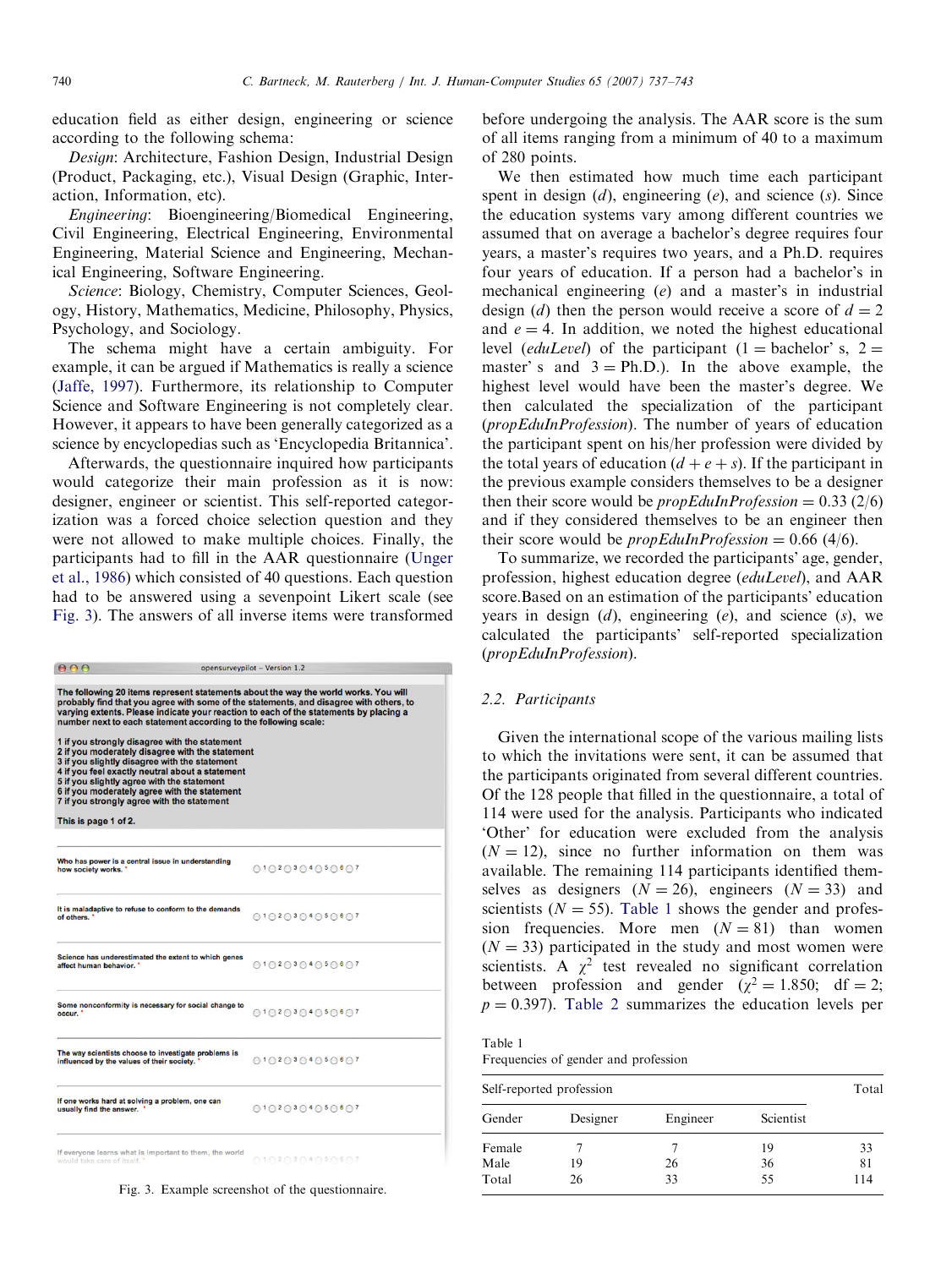<span id="page-4-0"></span>Table 2 Frequencies of the education levels per profession

| Self-reported profession |          |          |           | Total |
|--------------------------|----------|----------|-----------|-------|
| <b>Education</b> level   | Designer | Engineer | Scientist |       |
| Bachelor                 | 5        | 9        | 6         | 20    |
| Master                   | 18       | 16       | 23        | 57    |
| Ph.D.                    | 3        | 8        | 26        | 37    |
| Total                    | 26       | 33       | 55        | 114   |

self-reported profession. Most participants had at least a master's degree  $(N = 57)$  and the scientists in particular tended to have a Ph.D. degree  $(N = 26)$ . A Chi-Square test revealed that there was a significant correlation  $(\chi^2 = 13.788; df = 4; p = 0.008)$  between profession and eduLevel.

## 3. Results

A reliability analysis for the 40 AAR items for all 114 participants resulted in a Cronbach's alpha of 0.614, which gives us sufficient confidence in the reliability of this questionnaire. An analysis of variance (ANOVA) was conducted with self-reported profession as the independent variable and the total AAR score as the dependent variable. The Levene's Test for equality of variance was not significant ( $p = 0.278$ ) and therefore the variance can be assumed to be homogeneous. Profession does not have a significant influence on the total AAR  $(F(2, 111) = 0.046,$  $p = 0.955$ ). The scores for designer (168.15), engineer (168.33) and scientist (167.42) were only slightly above the middle value of the AAR (160). Next, we conducted a factor analysis of the 40 items on the AAR scale using a varimax rotation. It revealed 13 factors with eigenvalues greater than 1 after 25 iterations. The interpretation of these 13 factors was not the main aim of our study.

A discriminant analysis was performed to determine to what degree the variables measuring the participants' educational background (d, e, s, eduLevel and propEduIn-Profession) and gender, predicts the participants' selfreported profession. Table 3 shows the pooled within groups correlation between the variables and the two discriminant functions. The variables s and eduLevel largely correlate with the first function while the remaining variables correlate with the second function. The variable propEduInProfession correlates with both functions, which comes as no surprise, since the proportion spent within a certain profession is independent of the professions themselves. Function 1 may be labeled 'abstract orientation' and function 2 'concrete orientation'. This interpretation would be congruent with [Fig. 2,](#page-1-0) which illustrates the role of abstracting and concretizing in the progress of science.

The sample data were randomly split into two groups. The first group was used for the creation of the discriminant model (original group) and the second group

#### Table 3

Pooled within groups correlation between the discriminating variables (d, e, s, eduLevel, propEduInProfession, gender) and the discriminant functions

|                     | Function             |                       |  |
|---------------------|----------------------|-----------------------|--|
|                     |                      | 2                     |  |
| S                   | $0.397$ <sup>a</sup> | 0.018                 |  |
| eduLevel            | $0.242^{\rm a}$      | 0.180                 |  |
| d                   | $-0.498$             | $0.755^{\rm a}$       |  |
| propEduInProfession | 0.513                | $0.565^{\rm a}$       |  |
| e                   | 0.006                | $-0.542$ <sup>a</sup> |  |
| Gender              | $-0.075$             | $-0.160$ <sup>a</sup> |  |

<sup>a</sup> Largest absolute correlation between each variable and any discriminant function.

Table 4

Predicted membership accuracy of the self-reported profession category based on the variables  $d$ ,  $e$ ,  $s$ ,  $ed u Level$ ,  $propE du In Professor$ , and gender

|                                |                                                  | Profession Predicted group membership Total |                             |                     |                |
|--------------------------------|--------------------------------------------------|---------------------------------------------|-----------------------------|---------------------|----------------|
|                                |                                                  |                                             | Designer Engineer Scientist |                     |                |
| Original                       | Count Designer<br>Engineer 1<br><b>Scientist</b> | 16                                          | 10<br>28<br>5               | $\theta$<br>49      | 26<br>33<br>55 |
| Cross-validated Count Designer | Engineer<br>Scientist                            | -16                                         | 10<br>23<br>5               | $\theta$<br>9<br>49 | 26<br>33<br>55 |

was used to validate the model (cross-validated group). In total 81.6% of the original cases and 77.2% of the crossvalidated cases were correctly classified by the discriminant model (see Table 4). Interestingly, designers are sometimes incorrectly classified as engineers, and engineers are sometimes wrongly classified as scientists. Scientists, however, are rarely classified as anything but scientists (see Table 4).

A second discriminant analysis was performed to investigate the predictive power of age, gender, educational background (d,e,s,eduLevel, propEduInProfession) and AAR on the participants' profession (see [Table 5\)](#page-5-0).

The sample data were randomly split into two groups. The first group was used for the creation of the discriminant model (original group) and the second group was used to validate the model (cross-validated group). The 79.8% of original cases and 74.6% of the cross-validated cases were correctly classified by the discriminant model. The classification accuracy did not improve (compare [Tables 4 and 6\)](#page-5-0). Including AAR as a predictor did not improve the prediction accuracy.

## 4. Discussion and conclusion

Among our three chosen disciplines the differences in AAR are small and insignificant. The AAR scale appears to be ineffective in detecting the differences between designers, engineers and scientists. The results of the factor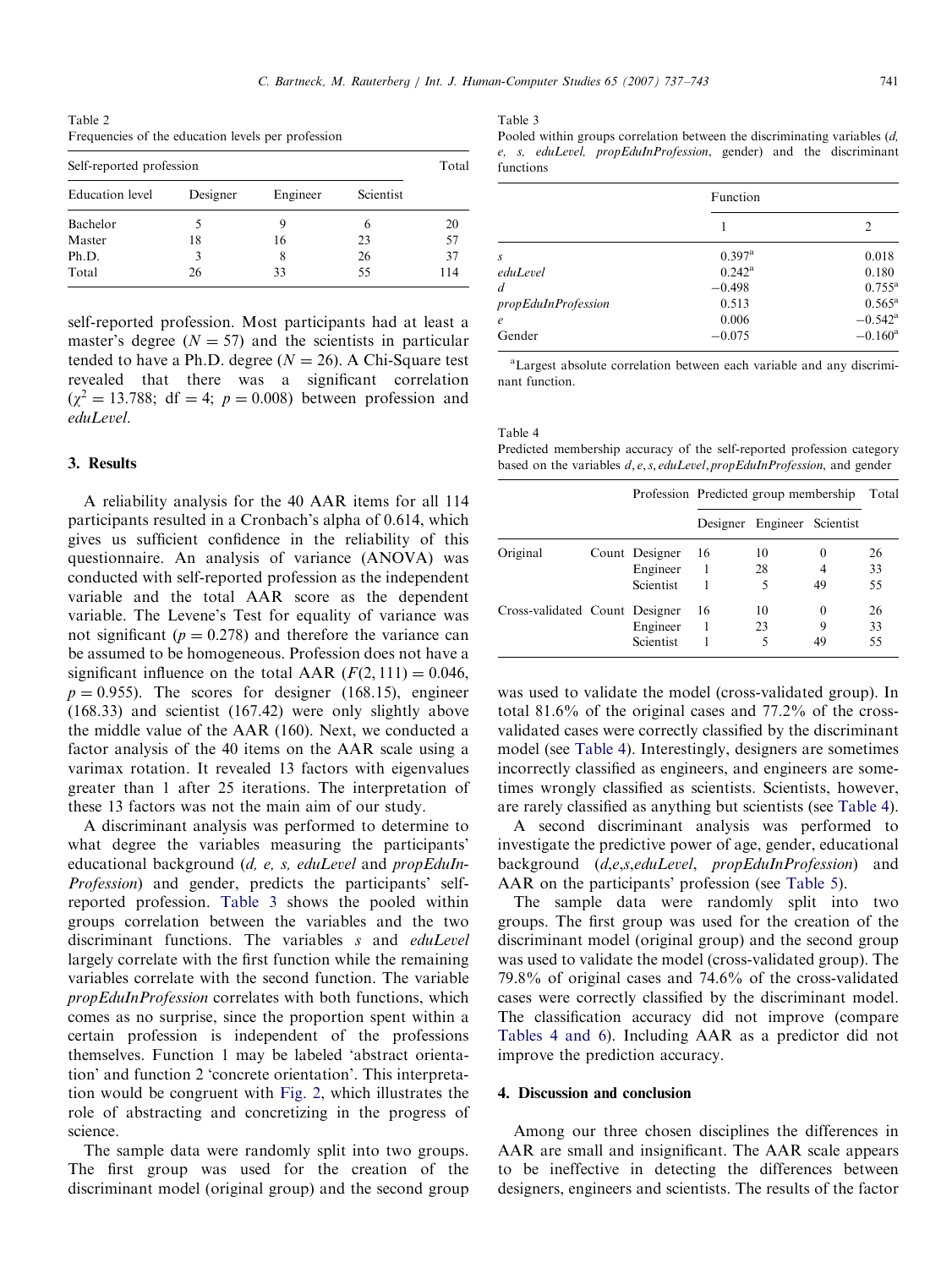<span id="page-5-0"></span>Table 5

Pooled within groups correlation between the discriminating variables (age, gender, educational background [d,e,s,eduLevel and propEduInProfession] and AAR) and the discriminant functions

|                     | Function        |                       |  |
|---------------------|-----------------|-----------------------|--|
|                     | 1               | 2                     |  |
| propEduInProfession | $0.505^{\rm a}$ | 0.472                 |  |
| $\overline{S}$      | $0.381^{\rm a}$ | $-0.029$              |  |
| eduLevel            | $0.237^{\rm a}$ | 0.141                 |  |
| d                   | $-0.459$        | $0.767$ <sup>a</sup>  |  |
| $\epsilon$          | $-0.007$        | $-0.510$ <sup>a</sup> |  |
| Age                 | $-0.178$        | $-0.227$ <sup>a</sup> |  |
| Gender              | $-0.076$        | $-0.141$ <sup>a</sup> |  |
| AAR                 | $-0.020$        | $-0.023$ <sup>a</sup> |  |

<sup>a</sup>Largest absolute correlation between each variable and any discriminant function.

Table 6

Predicted membership accuracy of the self-reported profession category based on the variables d, e, s, eduLevel, propEduInProfession, gender and AAR

|                                |  |                  | Profession Predicted group membership Total |                             |          |    |
|--------------------------------|--|------------------|---------------------------------------------|-----------------------------|----------|----|
|                                |  |                  |                                             | Designer Engineer Scientist |          |    |
| Original                       |  | Count Designer   | -16                                         | 10                          | $_{0}$   | 26 |
|                                |  | Engineer 1       |                                             | 28                          | 4        | 33 |
|                                |  | Scientist        |                                             |                             | 47       | 55 |
| Cross-validated Count Designer |  |                  | -16                                         | 10                          | $\theta$ | 26 |
|                                |  | Engineer         | 3                                           | 22                          | 8        | 33 |
|                                |  | <b>Scientist</b> |                                             |                             | 47       | 55 |

analysis strengthen this impression. [Jackson and Jeffers](#page-6-0) [\(1989\)](#page-6-0) identified only three factors of the AAR scale and labeled them, 'societal determinism', 'individual determinism', and, 'variable determinism'. In contrast, our factor analysis revealed 13 different factors. This difference might be explained by the diversity of the participants in our study. Both, [Jackson and Jeffers \(1989\)](#page-6-0) and [Unger et al.](#page-6-0) [\(1986\)](#page-6-0), used a homogenous populations (e.g., undergraduate psychology students), whereas our study included participants from diverse backgrounds and ages. The AAR scale appears to be ineffective for heterogenous groups, which is unfortunate, since its potential value lies in explaining differences between conflicting groups. In contrast, the educational background of the participants has a much higher prediction accuracy of 77–82% for the participants' self-reported profession.

We therefore focus our further discussion on the educational backgrounds of the designers, engineers and scientists. The term 'scientist' is somewhat ambiguous. People may consider themselves to be scientists because they work for an academic institute or because they have a Ph.D. degree, or because they conduct scientific studies. An engineer working for a university might consider himself a scientist even if he only works on engineering tasks. Most medical doctors have a Ph.D. degree but work as general practitioners. However, to have a successful university/ academic career, it is generally necessary to have a Ph.D. degree, which understandably requires time. Our data show that 70% of the participants that consider themselves to be scientists have a Ph.D. degree and as a result, have spent more time on their education. Furthermore, propEduIn-Profession is the best predictor for scientists when all variables are considered (see Table 5). They tend to stay within the same scientific fields while engineers and designers change their fields more often. In general, the education history of a person predicts in over 80% of the cases their self-reported profession correctly. This result indicates the importance of the education for the development of professions and thereby the differentiations of the disciplines within the HCI community. Perhaps an overhaul of our education systems, to include more diverse courses, is required in order to obtain increased cooperation between disciplines. Designers could, for example, avail of basic courses in experimental methodology and statistics, while scientists could be granted access to interface design courses.

It also becomes apparent that engineers are the binding element between designers and scientists. Designers and scientists sometimes have an engineering education and engineers sometimes have a design or science education. In contrast, scientists and designers rarely have a design or science education, respectively. The intersection between science and design as shown in [Fig. 1](#page-1-0) appears to be small. A more realistic model of the people within the HCI community is shown in Fig. 4 in which the three disciplines are aligned with engineering in the centre, flanked on either side by science and design.

Engineering shares much of its knowledge with science [\(Vincenti, 1990](#page-6-0)) and it can be argued that on the very grounds on which the claim of superiority is made for scientific knowledge, engineering knowledge is shown to be far more reliable, secure and trustworthy than scientific knowledge [\(Pitt, 2001\)](#page-6-0). Engineers require such knowledge to build artifacts on which our lives depend, e.g., cars and houses must be safe and engineers have no margin for error when evaluating the strengths of materials.

Since engineers are more likely to have education in multiple fields than scientists or designers, they tend to acquire the knowledge and skills of the other professions. This enables them to speak and empathize with the other fields. They therefore could bridge the gap between



Fig. 4. Empirically improved paradigm model of designers, engineers and scientists.